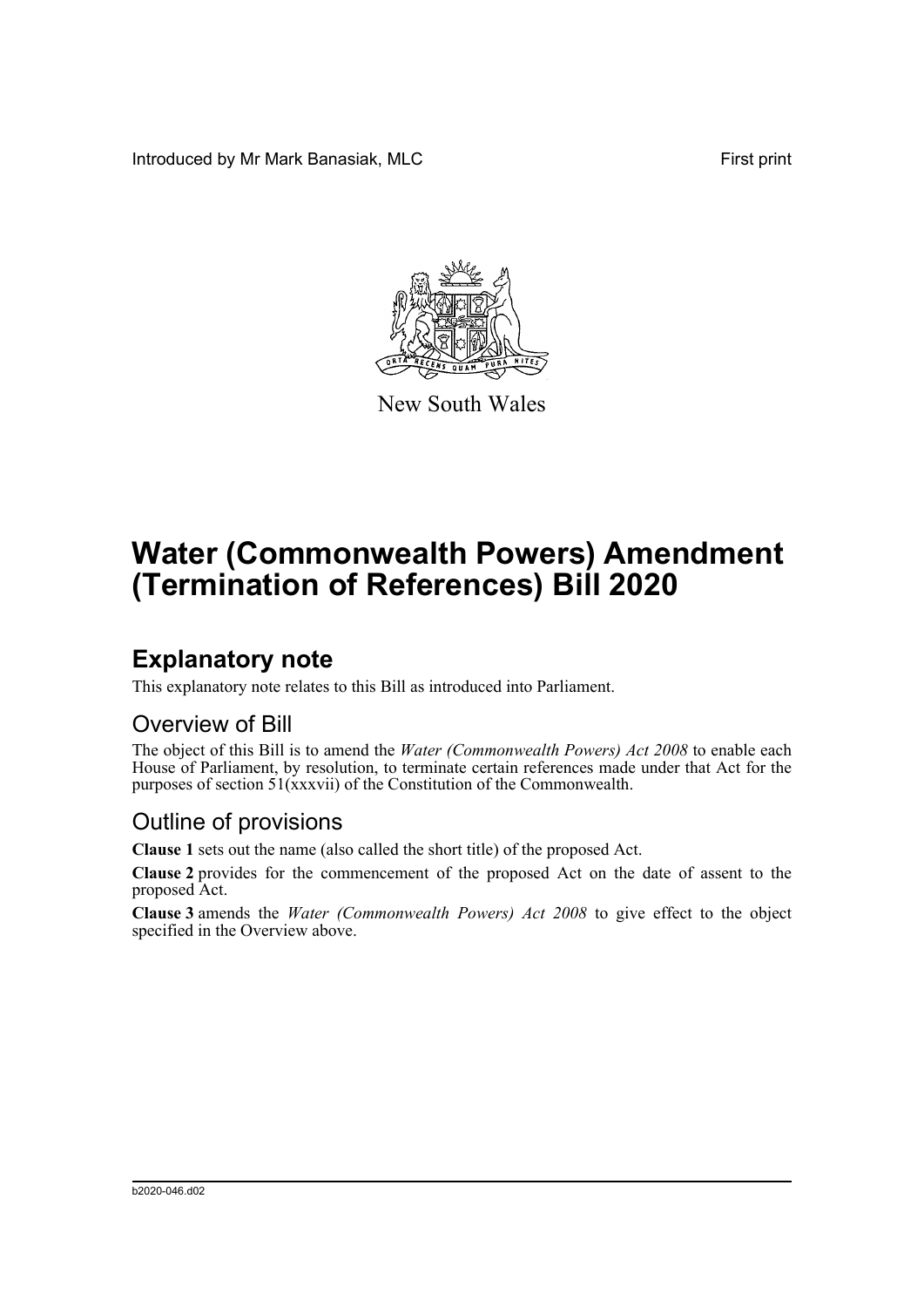Introduced by Mr Mark Banasiak, MLC **First print** First print



New South Wales

# **Water (Commonwealth Powers) Amendment (Termination of References) Bill 2020**

### **Contents**

|   |                                                         | Page |
|---|---------------------------------------------------------|------|
|   | Name of Act                                             |      |
|   | 2 Commencement                                          |      |
| 3 | Amendment of Water (Commonwealth Powers) Act 2008 No 69 |      |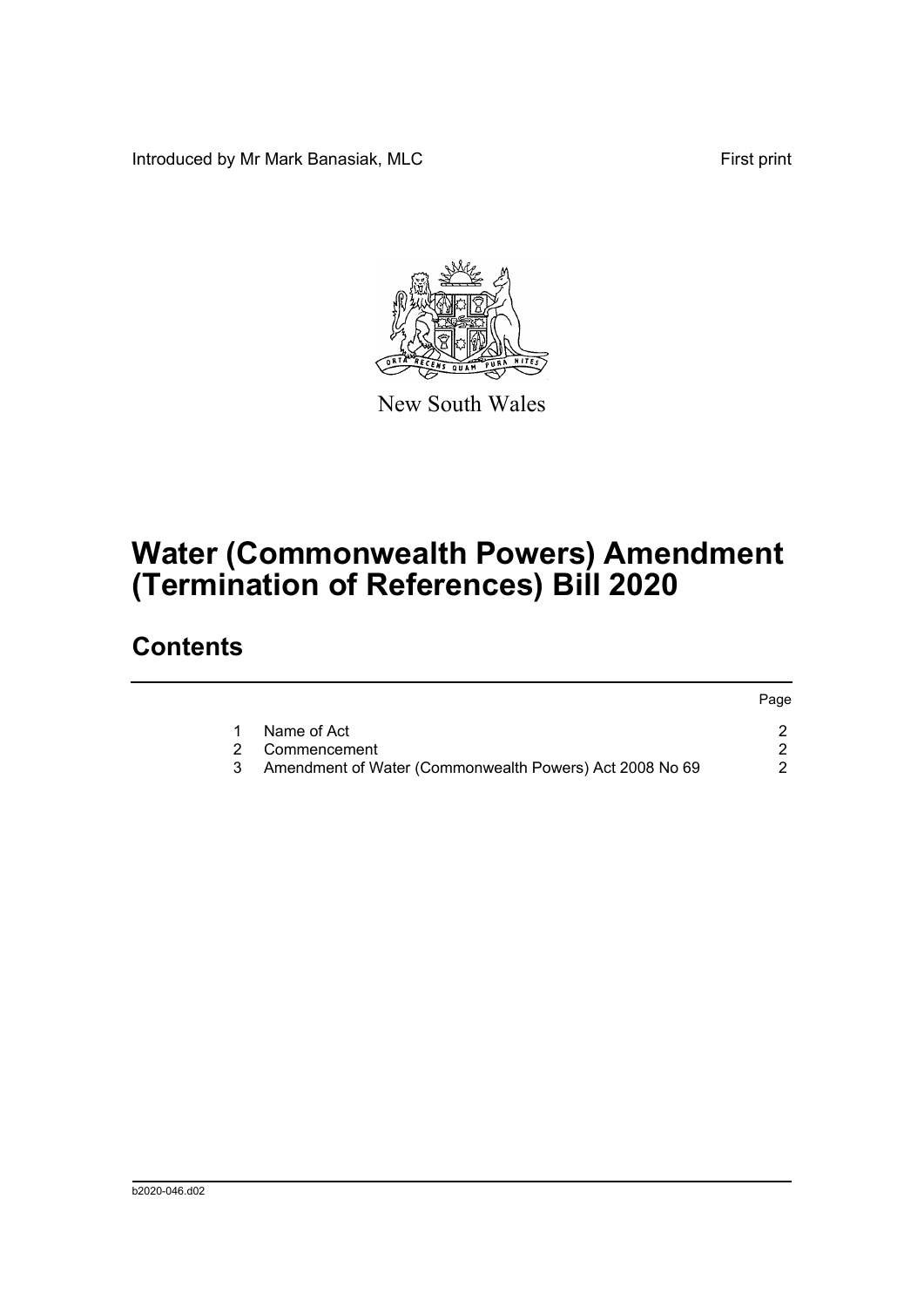

New South Wales

# **Water (Commonwealth Powers) Amendment (Termination of References) Bill 2020**

No , 2020

#### **A Bill for**

An Act to amend the *Water (Commonwealth Powers) Act 2008* to enable each House of Parliament, by resolution, to terminate the references under that Act; and for related purposes.